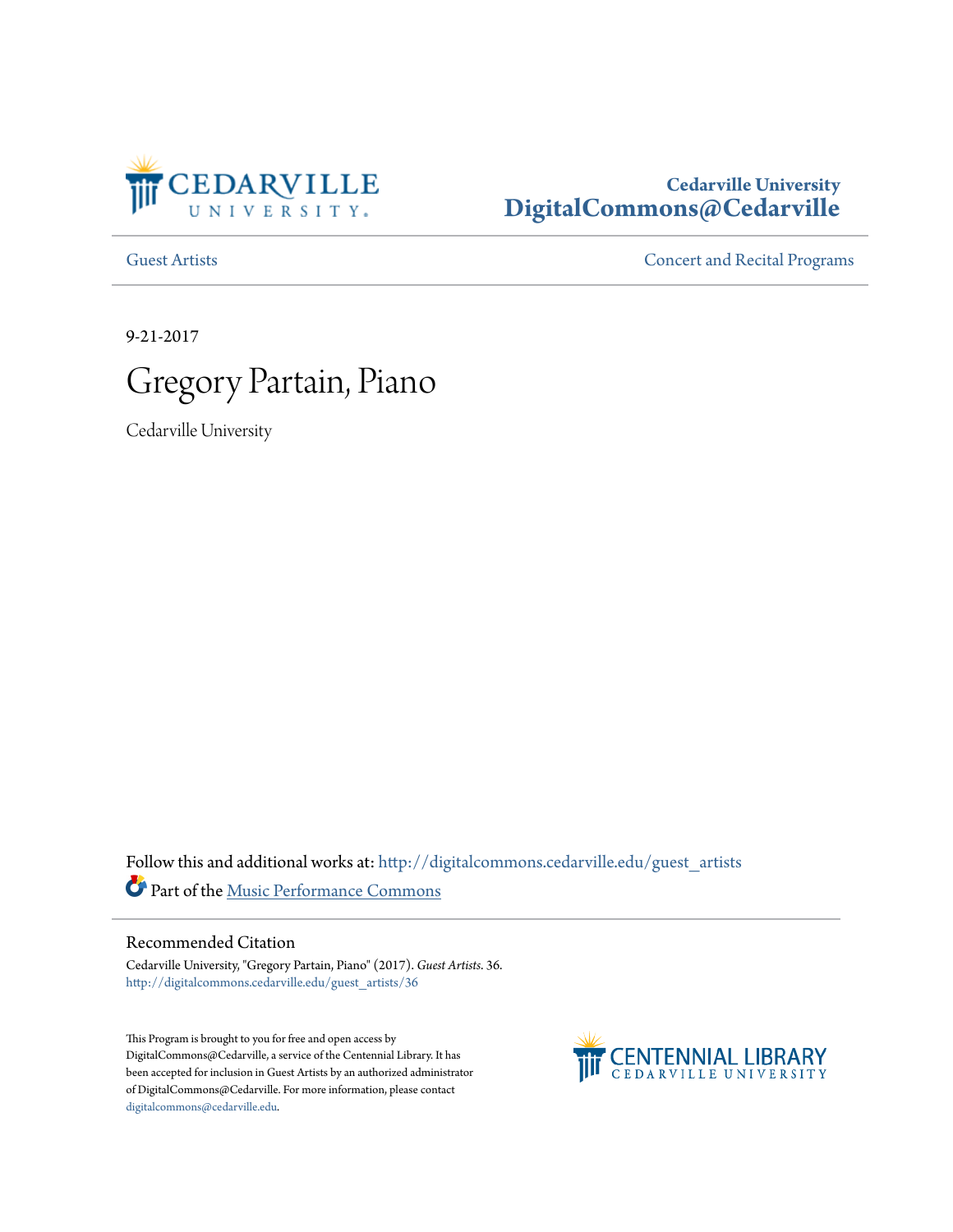### THE CEDARVILLE UNIVERSITY **DEPARTMENT OF MUSIC AND WORSHIP**

#### **PRESENTS**

# **GREGORY PARTAIN, PIANO**

### THURSDAY, SEPTEMBER 21, 2017, 7:30 P.M.

### **PROGRAM**

Fantasie in C Major, Op. 17 (1836) . . . . . . . . . . . . . . . . . . . . . . . . . . . . . . . . . Robert Schumann (1810–1856)

- I. Durchaus fantastisch und leidenschaftlich vorzutragen; Im Legenden-Ton (Fantastical and passionate throughout. Slow middle section: "In the tone of a legend.")
- II. Mäßig. Durchaus energisch (Moderate tempo. Energetic throughout.)
- III. Langsam getragen. Durchweg leise zu halten (Slow and majestic. Gentle throughout.)

## INTERMISSION

French Suite No. 5 in G Major, BWV 816 (1723) . . . . . . . . . . . . . . . . . . . . . . . . . . . . . . J. S. Bach (1685–1750) 1. Allemande (lyrical and amiable) 2. Courante ("running") 3. Sarabande (stately and poignant) 4. Gavotte (elegant, with vitality) 5. Bourée (energetic and physical) 6. Loure (a slow jig) 7. Gigue ("Jig." Rollicking!) Prelude in  $D \, \text{b}$  Major, Op. 17, No. 3 (1896)  $\ldots$ . . . . . . . . . . . . . . . . . Alexander Scriabin (1872–1915) Etude in c# minor, Op. 2, No. 1 (1887) Prelude in D major, Op. 23, no. 4 (1903) . . . . . . . . . . . . . . . . . . . . . . . . . Sergei Rachmaninoff (1873–1943) Prelude in b minor, Op. 32, no. 10 (1910) Piano Sonata No. 7 in B *bMajor*, Op. 83 (1942) ............................. Sergei Prokofiev (1891-1953) III. Precipitato